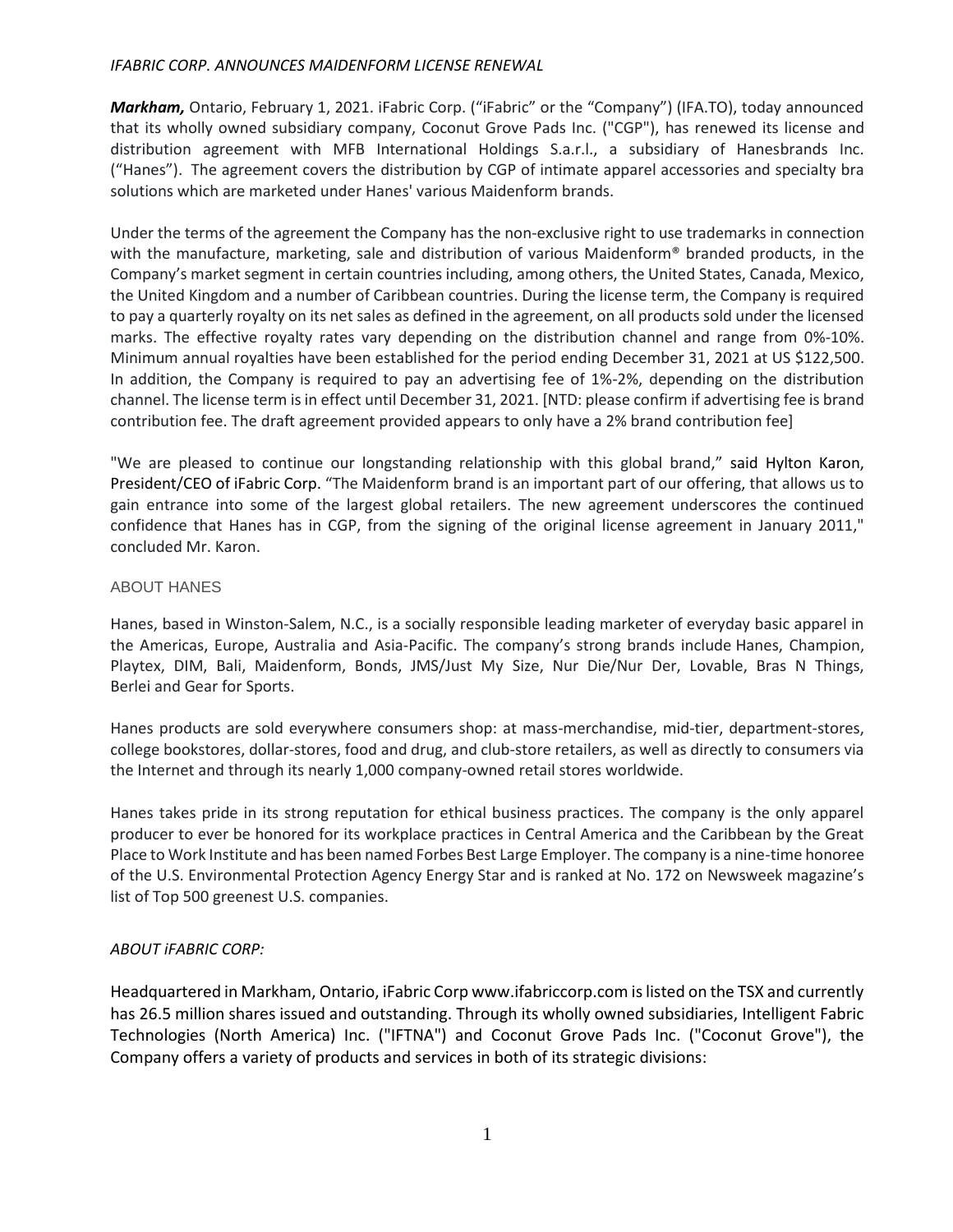IFTNA is focused on performance apparel, medical protective apparel, consumer protective apparel, as well as proprietary chemical formulations that render fabrics, foams, plastics, and numerous other surfaces intelligent, thereby improving the safety and well-being of the consumer.

Coconut Grove, operating as Coconut Grove Intimates, is a designer, manufacturer, distributor, licensor and licensee of ladies' intimate apparel products and accessories.

## *FORWARD LOOKING STATEMENTS*

*Forward-looking statements provide an opinion as to the effect of certain events and trends on the business. Certain statements contained in this news release constitute forward looking statements. The use of any words such as "anticipate", "continue", "estimate", "expect", "may", "will", "project", "should", "believe" and similar expressions are intended to identify forward-looking statements. These forward-looking statements are based on current expectations and various estimates, factors and assumptions and involve known and unknown risks, uncertainties and other factors. Forwardlooking information includes, but is not limited to, statements with respect to the development potential of the company's products.*

*Forward-looking statements are based on the opinions and estimates of management as of the date such statements are made. Readers are cautioned not to place undue reliance on these statements as the Company's actual results, performance, or achievements may differ materially from any future results, performance or achievements expressed or implied by such forward-looking statements if known or unknown risks, uncertainties or other factors affect the Company's business, or if the Company's estimates or assumptions prove inaccurate. Therefore, the Company cannot provide any assurance that forward-looking statements will materialize. The Company assumes no obligation to update or revise any forward-looking statements, whether as a result of new information, future events or any other reason except as required by applicable securities laws.*

*The forward-looking statements contained in this press release are made as of the date hereof and the Company undertakes no obligation to update publicly or revise any forward-looking statements or information, whether as a result of new information, future events or otherwise, unless so required by applicable securities laws.*

FOR FURTHER INFORMATION, please contact:

Hilton Price, CFO Tel: 647.465.6161 Email: [hilton.price@rogers.com](mailto:hilton.price@rogers.com)

Tina Byers – Investor Relations Tel: 905.330.3275 Email: [tina@adcap.ca](mailto:tina@adcap.ca)

Gary Perkins - Investor Relations Tel: 416.882.0020 Email: [garyperkins@rogers.com](mailto:garyperkins@rogers.com)

Jean-François Dubé (Québec) – Investor Relations Tel: 514.233.9551 Email: [jfdube@mac.com](mailto:jfdube@mac.com)

Website: [www.ifabriccorp.com](http://www.ifabriccorp.com/)

Website[: http://www.ifabriccorp.com/](http://www.ifabriccorp.com/)